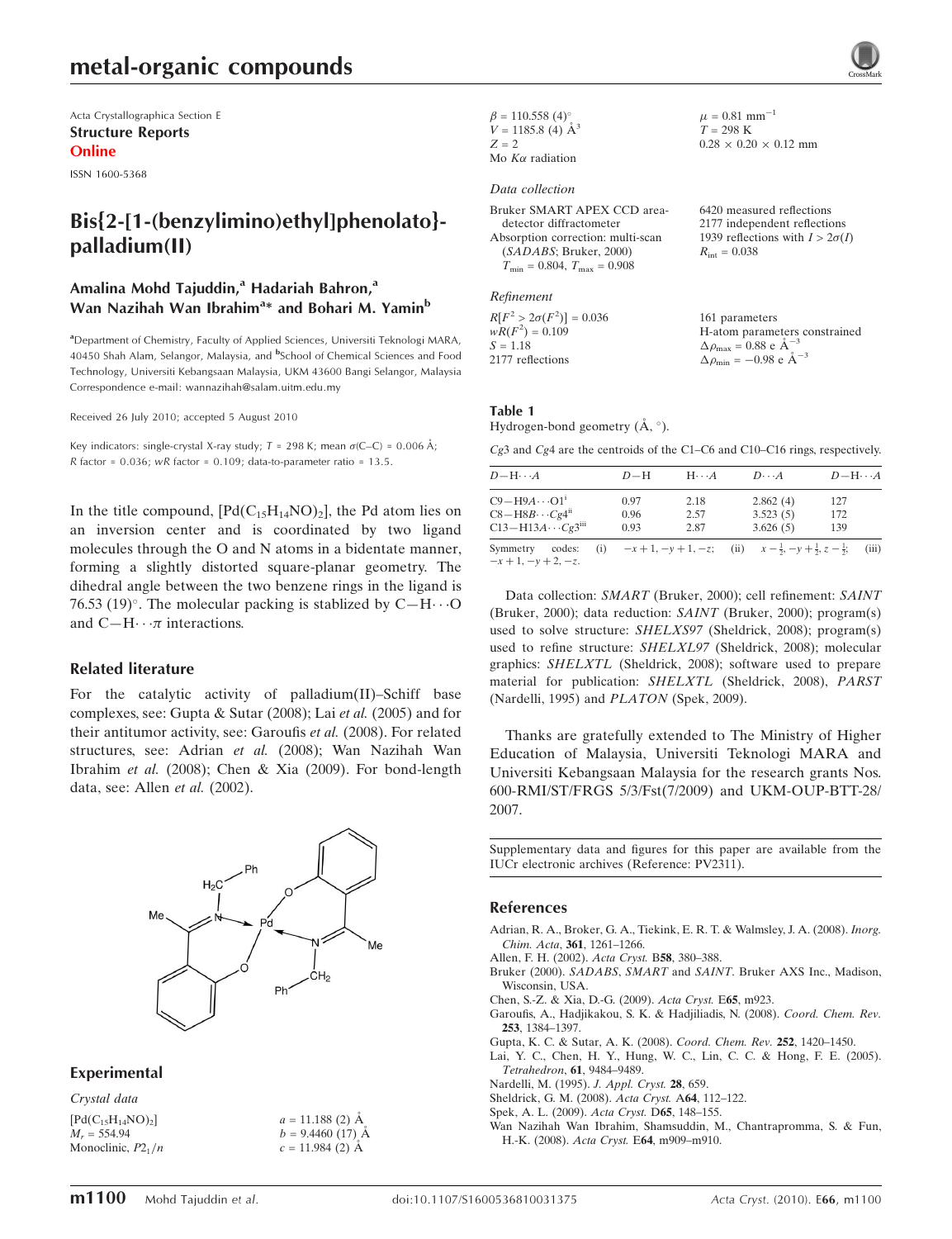# **supporting information**

*Acta Cryst.* (2010). E**66**, m1100 [https://doi.org/10.1107/S1600536810031375]

# **Bis{2-[1-(benzylimino)ethyl]phenolato}palladium(II)**

### **Amalina Mohd Tajuddin, Hadariah Bahron, Wan Nazihah Wan Ibrahim and Bohari M. Yamin**

### **S1. Comment**

The palladium- Schiff bases complexes have found various applications expecially as catalyst (Gupta & Sutar, 2008; Lai *et al.*, 2005) and antitumors activity (Garoufis *et al.*, 2008). The title compound is analogous to the previously reported complex, {2,2′-[(2,2-dimethylpropane-1,3-diyl)-bis (nitrilomethylidyne)]diphenolato}-palladium(II) ethanol hemisolvate (Wan Nazihah Wan Ibrahim *et al.*, 2008) in terms of the geometry around the central palladium atom.

In the title molecule (Fig. 1), the palladium atom lies on an inversion center and is coordinated to two ligand molecules through the oxygen and nitrogen atoms in a bidentate manner to form a perfect square planar geometry. The bond distances and bond angles in the title complex are normal (Allen *et al.*, 2002). The Pd1—O and Pd1—N bond lengths of 1.981 (2) and 2.039 (2)Å, respectively, in a square planar geometry are typical of square planar Pd(II) of Schiff bases (Adrian *et al.*, 2008). The dihedral angle between the benzene rings is 76.5 (2)°. The molecule is stabilized by C—H..*π* (C8—H8B···*Cg*3, C8—H8C···*Cg*4 and C13H-13 A···*Cg*3) interactions (Table 1).

### **S2. Experimental**

The ligand, 2-hydroxyacetophenonebenzylimine, (1.1271 g, 5 mmol) was dissolved in hot ethanol (20 ml) in a roundbottomed flask. Palladium(II) acetate (0.5618 g, 2.5 mmol) was dissolved separately in hot ethanol (40 ml) and added into the flask containing the ligand solution. The mixture was stirred and refluxed for 5 h upon which green precipitate was formed. It was isolated by gravity filtration, washed with cold ethanol and air dried at room temperature. The solid product was recrystallized from chloroform yielding yellow crystals. Yield 87.80%; m.p. 529–530 K.

### **S3. Refinement**

The H atoms were positioned geometrically with C—H = 0.97, 96 and 0.93 Å for methyl, methylene and aromatic groups, respectively, and constrained to ride on their parent atoms with *U*iso(H) = 1.5(methyl) or 1.2(methylene and aromatic)  $\times U_{eq}(C)$ . The highest peak and deepest hole are located at 0.90 Å from Pd1 atom.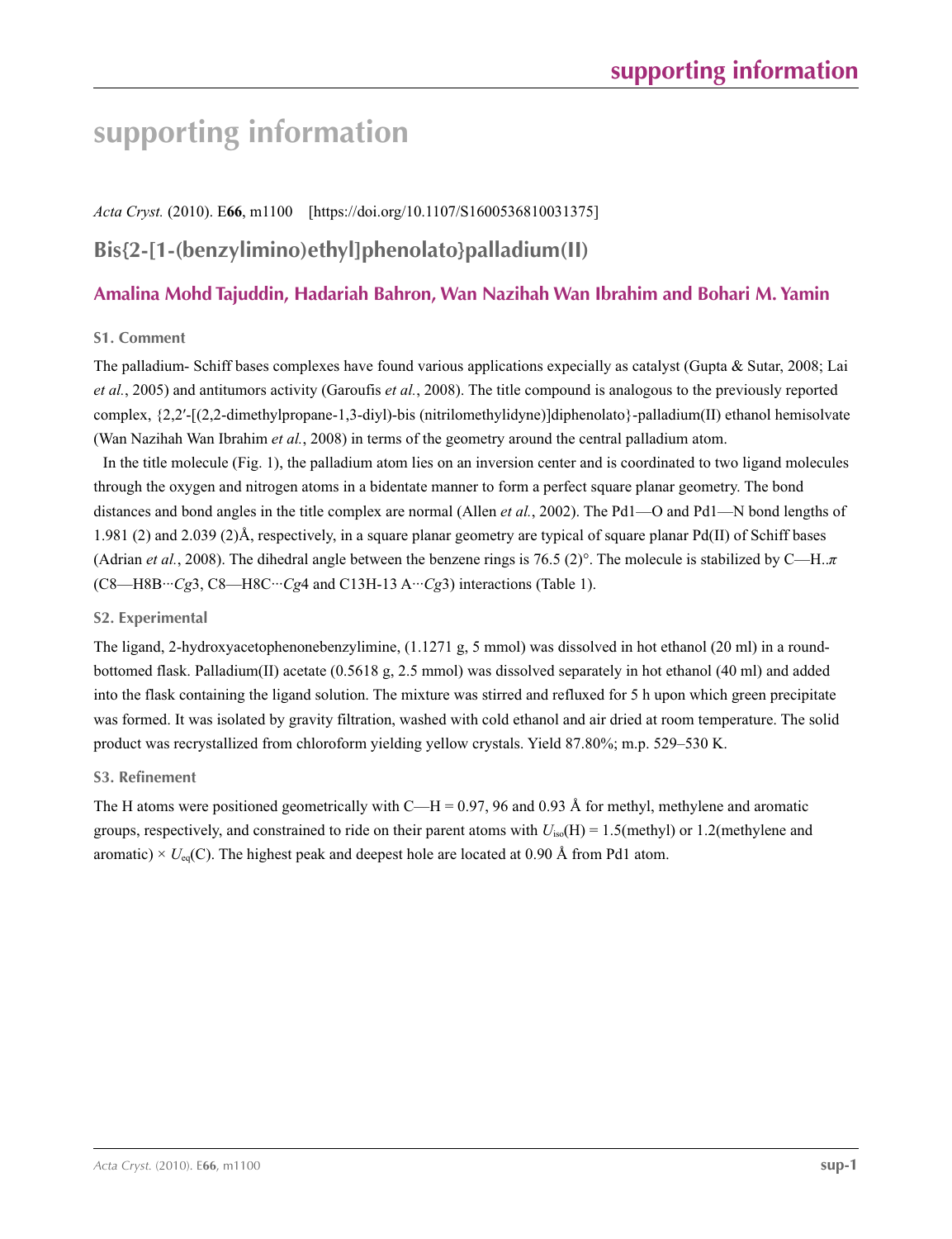

### **Figure 1**

The molecular structure of the title complex with displacement ellipsods drawn at the 50% probability level.

**Bis{2-[1-(benzylimino)ethyl]phenolato}palladium(II)** 

*Crystal data*

 $[Pd(C_{15}H_{14}NO)_2]$  $M_r = 554.94$ Monoclinic,  $P2_1/n$ Hall symbol: -P 2yn  $a = 11.188(2)$  Å  $b = 9.4460(17)$  Å  $c = 11.984$  (2) Å  $\beta$  = 110.558 (4)<sup>o</sup>  $V = 1185.8$  (4) Å<sup>3</sup> *Z* = 2  $F(000) = 568$  $D_x = 1.554$  Mg m<sup>-3</sup> Mo *Kα* radiation,  $\lambda = 0.71073$  Å Cell parameters from 4170 reflections  $\theta$  = 2.1–25.5°  $\mu$  = 0.81 mm<sup>-1</sup> *T* = 298 K Block, yellow  $0.28 \times 0.20 \times 0.12$  mm *Data collection* Bruker SMART APEX CCD area-detector diffractometer Radiation source: fine-focus sealed tube Graphite monochromator Detector resolution: 83.66 pixels mm-1 *ω* scan Absorption correction: multi-scan (*SADABS*; Bruker, 2000)  $T_{\text{min}} = 0.804, T_{\text{max}} = 0.908$ 6420 measured reflections 2177 independent reflections 1939 reflections with  $I > 2/s(I)$  $R_{\text{int}} = 0.038$  $\theta_{\text{max}} = 25.5^{\circ}, \theta_{\text{min}} = 2.1^{\circ}$  $h = -13 \rightarrow 13$  $k = -11 \rightarrow 11$ *l* = −14→11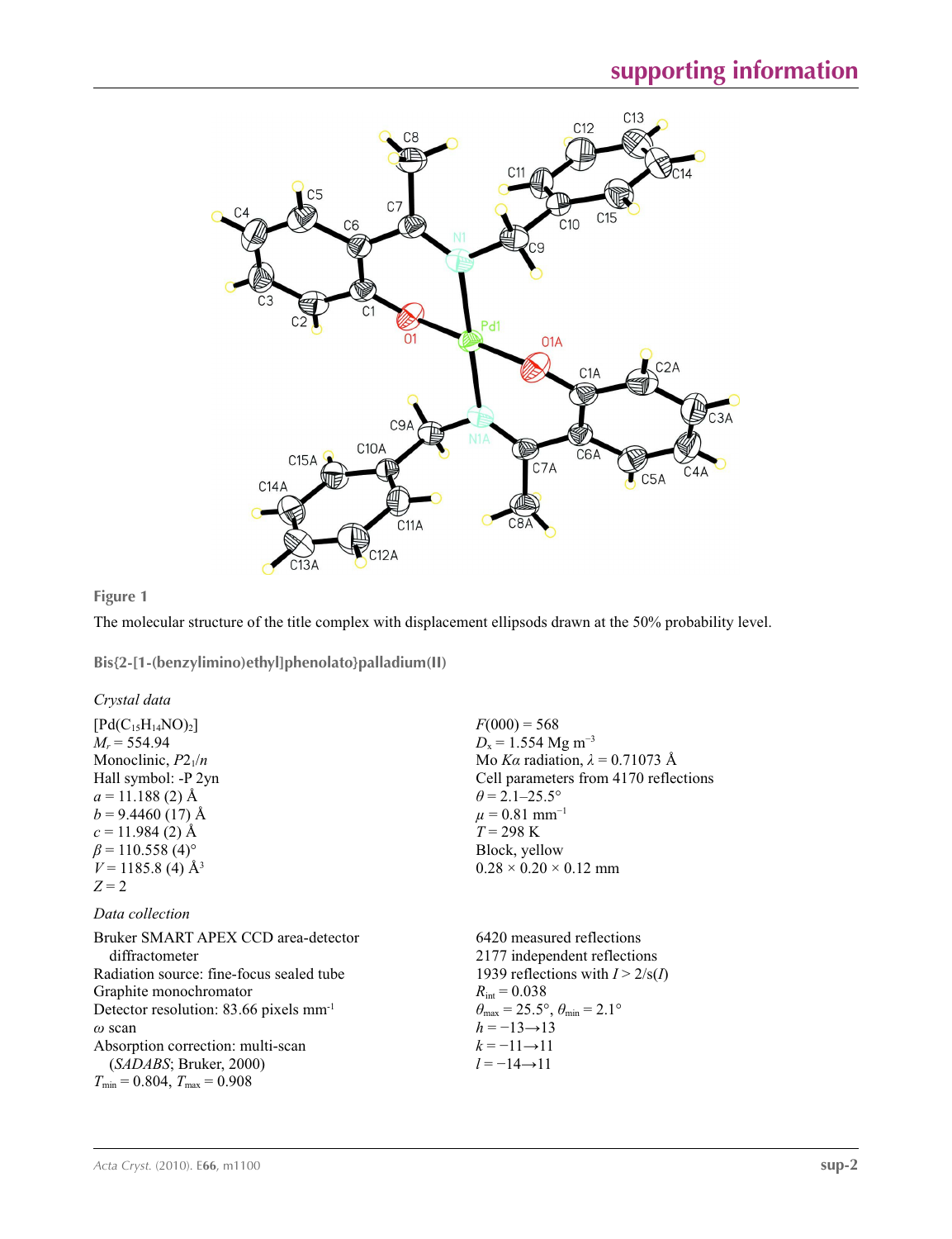*Refinement*

| Refinement on $F^2$<br>Least-squares matrix: full<br>$R[F^2 > 2\sigma(F^2)] = 0.036$ | Secondary atom site location: difference Fourier<br>map<br>Hydrogen site location: inferred from       |
|--------------------------------------------------------------------------------------|--------------------------------------------------------------------------------------------------------|
| $wR(F^2) = 0.109$                                                                    | neighbouring sites                                                                                     |
| $S = 1.18$                                                                           | H-atom parameters constrained                                                                          |
| 2177 reflections                                                                     | $w = 1/[\sigma^2(F_0^2) + (0.0502P)^2 + 0.7043P]$<br>where $P = (F_o^2 + 2F_s^2)/3$                    |
| 161 parameters<br>0 restraints                                                       | $(\Delta/\sigma)_{\text{max}}$ < 0.001                                                                 |
| Primary atom site location: structure-invariant<br>direct methods                    | $\Delta\rho_{\text{max}} = 0.88$ e Å <sup>-3</sup><br>$\Delta\rho_{\rm min} = -0.98$ e Å <sup>-3</sup> |

### *Special details*

**Experimental**. Analytical calculation for C30H28N2O2Pd: C,64.93; H,5.09; N,5.05. Found: C,64.58; H,4.97; N,4.94. IR (cm-1):  $v(C=N)$  1586,  $v(C=0)$  1323,  $v(C=H)$  2977,  $v(C=N)$  1355,  $v(Pd=0)$  695,  $v(Pd=N)$  476.

**Geometry**. All e.s.d.'s (except the e.s.d. in the dihedral angle between two l.s. planes) are estimated using the full covariance matrix. The cell e.s.d.'s are taken into account individually in the estimation of e.s.d.'s in distances, angles and torsion angles; correlations between e.s.d.'s in cell parameters are only used when they are defined by crystal symmetry. An approximate (isotropic) treatment of cell e.s.d.'s is used for estimating e.s.d.'s involving l.s. planes.

**Refinement**. Refinement of  $F^2$  against ALL reflections. The weighted *R*-factor  $wR$  and goodness of fit *S* are based on  $F^2$ , conventional *R*-factors *R* are based on *F*, with *F* set to zero for negative *F*<sup>2</sup>. The threshold expression of  $F^2 > \sigma(F^2)$  is used only for calculating *R*-factors(gt) *etc*. and is not relevant to the choice of reflections for refinement. *R*-factors based on *F*<sup>2</sup> are statistically about twice as large as those based on *F*, and *R*- factors based on ALL data will be even larger.

*Fractional atomic coordinates and isotropic or equivalent isotropic displacement parameters (Å<sup>2</sup>)* 

|                  | $\boldsymbol{x}$ | $\mathcal{Y}$ | $\boldsymbol{Z}$ | $U_{\rm iso}$ */ $U_{\rm eq}$ |
|------------------|------------------|---------------|------------------|-------------------------------|
| Pd1              | 0.5000           | 0.5000        | 0.0000           | 0.02879(16)                   |
| O <sub>1</sub>   | 0.4462(2)        | 0.5912(3)     | 0.1236(2)        | 0.0409(6)                     |
| N1               | 0.6541(2)        | 0.6317(3)     | 0.0459(2)        | 0.0323(6)                     |
| C1               | 0.5319(3)        | 0.6226(3)     | 0.2285(3)        | 0.0335(7)                     |
| C <sub>2</sub>   | 0.4944(3)        | 0.6076(4)     | 0.3284(3)        | 0.0422(8)                     |
| H2A              | 0.4128           | 0.5748        | 0.3178           | $0.051*$                      |
| C <sub>3</sub>   | 0.5765(4)        | 0.6406(4)     | 0.4419(3)        | 0.0468(9)                     |
| H <sub>3</sub> A | 0.5503           | 0.6291        | 0.5069           | $0.056*$                      |
| C4               | 0.6971(4)        | 0.6906(4)     | 0.4583(4)        | 0.0498(10)                    |
| H <sub>4</sub> A | 0.7529           | 0.7116        | 0.5346           | $0.060*$                      |
| C <sub>5</sub>   | 0.7346(3)        | 0.7095(4)     | 0.3632(4)        | 0.0428(9)                     |
| H <sub>5</sub> A | 0.8156           | 0.7458        | 0.3760           | $0.051*$                      |
| C6               | 0.6551(3)        | 0.6758(3)     | 0.2454(3)        | 0.0326(7)                     |
| C7               | 0.7007(3)        | 0.6991(3)     | 0.1464(3)        | 0.0335(7)                     |
| C8               | 0.8047(4)        | 0.8088(4)     | 0.1658(4)        | 0.0437(9)                     |
| H <sub>8</sub> A | 0.7961           | 0.8529        | 0.0912           | $0.066*$                      |
| H8B              | 0.8867           | 0.7638        | 0.1977           | $0.066*$                      |
| H8C              | 0.7974           | 0.8793        | 0.2208           | $0.066*$                      |
| C9               | 0.7070(3)        | 0.6577(3)     | $-0.0483(3)$     | 0.0347(7)                     |
| H <sub>9</sub> A | 0.6993           | 0.5717        | $-0.0945$        | $0.042*$                      |
| H9B              | 0.7972           | 0.6790        | $-0.0114$        | $0.042*$                      |
| C10              | 0.6432(3)        | 0.7774(3)     | $-0.1320(3)$     | 0.0321(7)                     |
| C11              | 0.5685(3)        | 0.8786(4)     | $-0.1050(3)$     | 0.0423(8)                     |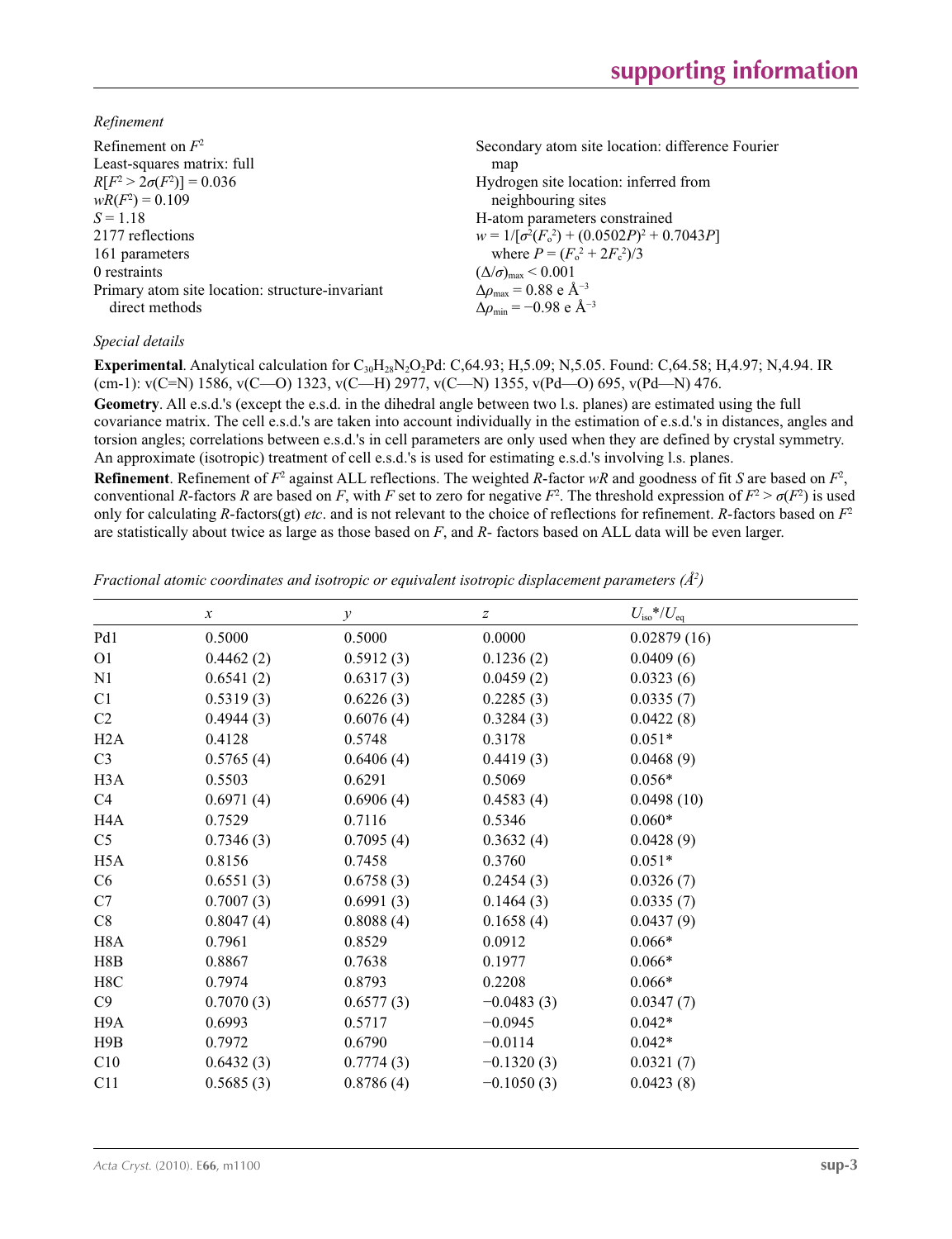| H11A              | 0.5541    | 0.8737    | $-0.0333$    | $0.051*$   |  |
|-------------------|-----------|-----------|--------------|------------|--|
| C12               | 0.5149(5) | 0.9877(4) | $-0.1846(5)$ | 0.0554(12) |  |
| H12A              | 0.4646    | 1.0553    | $-0.1657$    | $0.066*$   |  |
| C13               | 0.5354(6) | 0.9965(4) | $-0.2906(5)$ | 0.0569(13) |  |
| H <sub>13</sub> A | 0.4998    | 1.0701    | $-0.3432$    | $0.068*$   |  |
| C14               | 0.6090(4) | 0.8957(4) | $-0.3186(4)$ | 0.0531(10) |  |
| H14A              | 0.6231    | 0.9007    | $-0.3905$    | $0.064*$   |  |
| C15               | 0.6619(3) | 0.7873(4) | $-0.2398(3)$ | 0.0438(9)  |  |
| H15A              | 0.7112    | 0.7193    | $-0.2595$    | $0.053*$   |  |
|                   |           |           |              |            |  |

*Atomic displacement parameters (Å2 )*

|                 | $U^{11}$   | $L^{22}$   | $\mathcal{L}^{\beta 3}$ | $U^{12}$       | $U^{13}$    | $U^{23}$      |
|-----------------|------------|------------|-------------------------|----------------|-------------|---------------|
| Pd1             | 0.0270(2)  | 0.0261(2)  | 0.0302(3)               | $-0.00145(11)$ | 0.00621(17) | 0.00023(12)   |
| O <sub>1</sub>  | 0.0325(12) | 0.0481(14) | 0.0402(14)              | $-0.0030(10)$  | 0.0104(11)  | $-0.0108(11)$ |
| N1              | 0.0297(13) | 0.0273(13) | 0.0396(16)              | 0.0003(11)     | 0.0116(12)  | 0.0024(12)    |
| C <sub>1</sub>  | 0.0351(16) | 0.0236(15) | 0.039(2)                | 0.0035(13)     | 0.0098(15)  | $-0.0020(14)$ |
| C <sub>2</sub>  | 0.0437(19) | 0.0346(18) | 0.053(2)                | $-0.0016(15)$  | 0.0227(18)  | $-0.0025(16)$ |
| C <sub>3</sub>  | 0.057(2)   | 0.049(2)   | 0.036(2)                | 0.0019(18)     | 0.0177(18)  | $-0.0037(17)$ |
| C4              | 0.053(2)   | 0.054(2)   | 0.034(2)                | 0.0033(18)     | 0.0051(18)  | $-0.0084(18)$ |
| C <sub>5</sub>  | 0.0366(18) | 0.041(2)   | 0.046(2)                | 0.0004(15)     | 0.0083(17)  | $-0.0055(17)$ |
| C <sub>6</sub>  | 0.0357(16) | 0.0268(16) | 0.0317(18)              | 0.0023(13)     | 0.0074(14)  | $-0.0005(13)$ |
| C7              | 0.0301(16) | 0.0257(15) | 0.038(2)                | 0.0009(13)     | 0.0041(14)  | 0.0009(14)    |
| C8              | 0.0424(19) | 0.0353(19) | 0.050(2)                | $-0.0090(15)$  | 0.0115(18)  | $-0.0001(17)$ |
| C9              | 0.0300(16) | 0.0345(17) | 0.040(2)                | $-0.0021(13)$  | 0.0133(15)  | $-0.0002(14)$ |
| C10             | 0.0320(16) | 0.0330(16) | 0.0305(18)              | $-0.0065(13)$  | 0.0099(14)  | $-0.0012(14)$ |
| C11             | 0.053(2)   | 0.043(2)   | 0.0287(19)              | 0.0076(16)     | 0.0111(16)  | 0.0007(16)    |
| C12             | 0.074(3)   | 0.040(2)   | 0.052(3)                | 0.0167(18)     | 0.021(3)    | 0.0026(17)    |
| C13             | 0.076(4)   | 0.038(2)   | 0.051(3)                | 0.0001(17)     | 0.016(3)    | 0.0121(16)    |
| C <sub>14</sub> | 0.072(3)   | 0.051(2)   | 0.043(2)                | $-0.010(2)$    | 0.029(2)    | 0.0042(18)    |
| C15             | 0.050(2)   | 0.043(2)   | 0.046(2)                | $-0.0010(16)$  | 0.0268(18)  | $-0.0005(17)$ |

### *Geometric parameters (Å, º)*

| $Pd1 - O1$              | 1.981(2) | $C7-C8$      | 1.514(4) |
|-------------------------|----------|--------------|----------|
| $Pd1 - Q1$ <sup>i</sup> | 1.981(2) | $C8 - H8A$   | 0.9600   |
| $Pd1 - N1$ <sup>i</sup> | 2.039(3) | $C8 - H8B$   | 0.9600   |
| $Pd1 - N1$              | 2.039(3) | $C8 - H8C$   | 0.9600   |
| $O1 - C1$               | 1.319(4) | $C9 - C10$   | 1.514(5) |
| $N1 - C7$               | 1.299(4) | $C9 - H9A$   | 0.9700   |
| $N1-C9$                 | 1.468(4) | $C9 - H9B$   | 0.9700   |
| $C1-C2$                 | 1.407(5) | $C10 - C11$  | 1.380(5) |
| $C1-C6$                 | 1.414(4) | $C10 - C15$  | 1.382(5) |
| $C2-C3$                 | 1.384(5) | $C11 - C12$  | 1.389(6) |
| $C2-H2A$                | 0.9300   | $C11 - H11A$ | 0.9300   |
| $C3-C4$                 | 1.377(5) | $C12 - C13$  | 1.371(8) |
| $C3 - H3A$              | 0.9300   | $C12-H12A$   | 0.9300   |
| $C4 - C5$               | 1.357(6) | $C13 - C14$  | 1.375(6) |
|                         |          |              |          |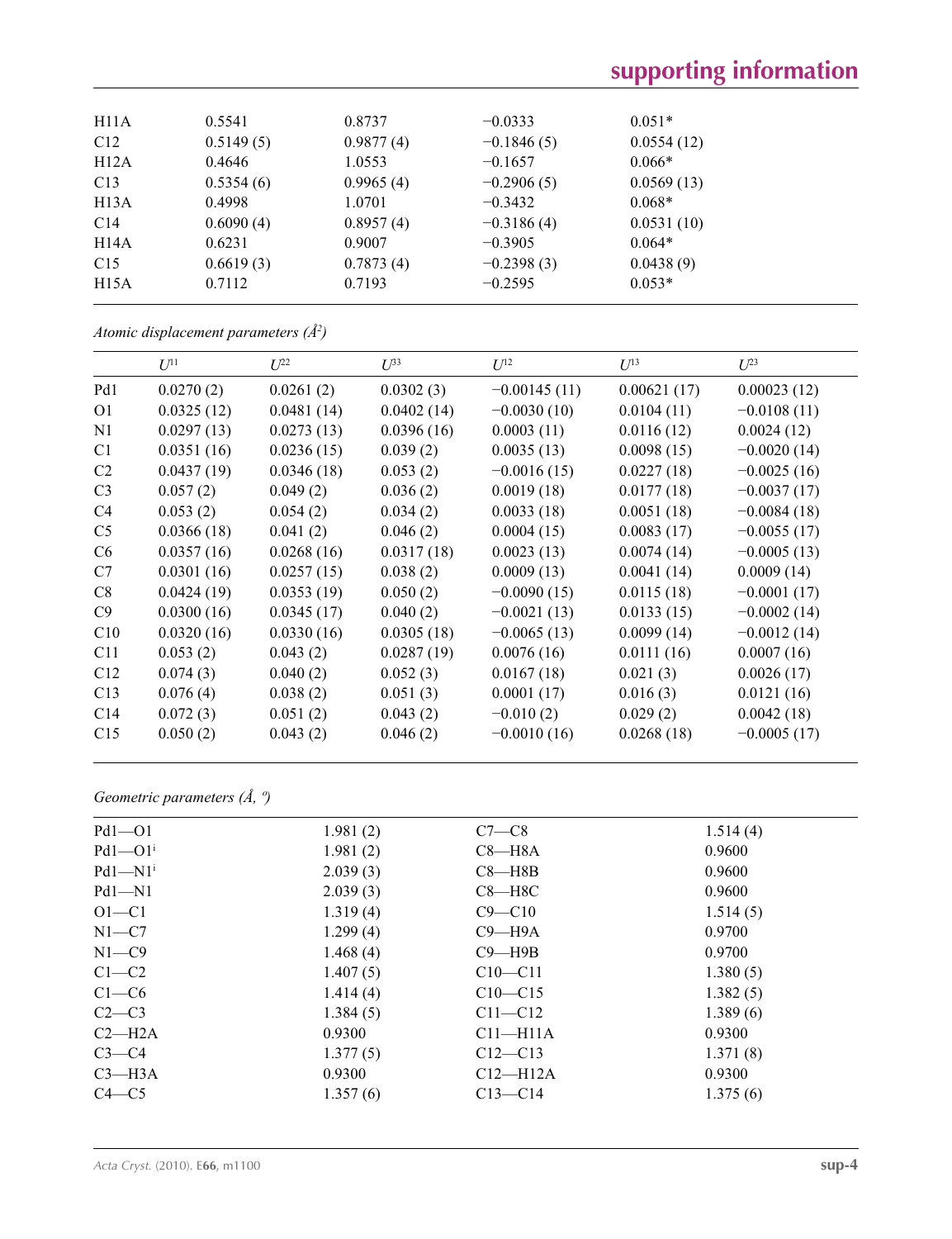| $C4 - H4A$                   | 0.9300      | $C13 - H13A$         | 0.9300      |
|------------------------------|-------------|----------------------|-------------|
| $C5-C6$                      | 1.415(5)    | $C14 - C15$          | 1.377(6)    |
| $C5 - H5A$                   | 0.9300      | $C14 - H14A$         | 0.9300      |
| $C6 - C7$                    | 1.463(5)    | $C15 - H15A$         | 0.9300      |
|                              |             |                      |             |
| $O1 - Pd1 - O1$ <sup>i</sup> | 180.00(8)   | $C7-C8-H8A$          | 109.5       |
| $O1-Pd1-N1$ <sup>i</sup>     | 90.97(10)   | $C7-C8$ -H8B         | 109.5       |
| $O1^i$ -Pd1- $N1^i$          | 89.03 (10)  | H8A-C8-H8B           | 109.5       |
| $O1 - Pd1 - N1$              | 89.03 (10)  | С7—С8—Н8С            | 109.5       |
| $O1^i$ -Pd1-N1               | 90.97(10)   | H8A-C8-H8C           | 109.5       |
| $N1^i$ -Pd1- $N1$            | 180.00(11)  | Н8В-С8-Н8С           | 109.5       |
| $Cl - O1 - Pd1$              | 120.0(2)    | $N1 - C9 - C10$      | 114.3(3)    |
| $C7 - N1 - C9$               | 119.5(3)    | $N1$ — $C9$ — $H9A$  | 108.7       |
| $C7 - N1 - Pd1$              | 125.1(2)    | $C10-C9-H9A$         | 108.7       |
| $C9 - N1 - Pd1$              | 115.2(2)    | $N1$ — $C9$ — $H9B$  | 108.7       |
| $O1 - C1 - C2$               | 117.0(3)    | $C10-C9-H9B$         | 108.7       |
| $O1 - C1 - C6$               | 124.2(3)    | Н9А-С9-Н9В           | 107.6       |
| $C2-C1-C6$                   | 118.7(3)    | $C11 - C10 - C15$    | 118.3(3)    |
| $C3-C2-C1$                   | 121.4(3)    | $C11 - C10 - C9$     | 123.0(3)    |
| $C3-C2-H2A$                  | 119.3       | $C15 - C10 - C9$     | 118.6(3)    |
| $C1-C2-H2A$                  | 119.3       | $C10-C11-C12$        | 120.3(4)    |
| $C4-C3-C2$                   | 119.7(3)    | $C10-C11-H11A$       | 119.9       |
| $C4-C3-H3A$                  | 120.1       | $C12-C11-H11A$       | 119.9       |
| $C2-C3-H3A$                  | 120.1       | $C13 - C12 - C11$    | 120.5(4)    |
| $C5-C4-C3$                   | 120.1(4)    | $C13 - C12 - H12A$   | 119.7       |
| $C5-C4-H4A$                  | 119.9       | $C11 - C12 - H12A$   | 119.7       |
| $C3-C4-H4A$                  | 119.9       | $C12-C13-C14$        | 119.6(4)    |
| $C4-C5-C6$                   | 122.4(4)    | $C12 - C13 - H13A$   | 120.2       |
| $C4-C5-H5A$                  | 118.8       | $C14 - C13 - H13A$   | 120.2       |
| $C6-C5-H5A$                  | 118.8       | $C13-C14-C15$        | 119.8(4)    |
| $C1-C6-C5$                   | 117.6(3)    | $C13 - C14 - H14A$   | 120.1       |
| $C1-C6-C7$                   | 122.5(3)    | $C15 - C14 - H14A$   | 120.1       |
| $C5-C6-C7$                   | 119.9(3)    | $C14-C15-C10$        | 121.4(3)    |
| $N1-C7-C6$                   | 122.5(3)    | $C14-C15-H15A$       | 119.3       |
| $N1-C7-C8$                   | 120.9(3)    | $C10-C15-H15A$       | 119.3       |
| $C6-C7-C8$                   | 116.5(3)    |                      |             |
|                              |             |                      |             |
| $O1^i$ -Pd1- $O1$ -C1        | $-151(100)$ | $C4-C5-C6-C7$        | 179.6(3)    |
| $N1^{i}$ -Pd1--O1--C1        | 138.5(2)    | $C9 - N1 - C7 - C6$  | $-178.3(3)$ |
| $N1 - Pd1 - O1 - C1$         | $-41.5(2)$  | Pd1-N1-C7-C6         | 6.9(4)      |
| $O1 - Pd1 - N1 - C7$         | 20.0(3)     | $C9 - N1 - C7 - C8$  | 2.7(4)      |
| $O1^{i}$ -Pd1-N1-C7          | $-160.0(3)$ | $Pd1 - N1 - C7 - C8$ | $-172.1(2)$ |
| $N1^{i}$ -Pd1- $N1$ -C7      | 156 (100)   | $C1-C6-C7-N1$        | $-24.1(5)$  |
| $O1 - Pd1 - N1 - C9$         | $-155.0(2)$ | $C5-C6-C7-N1$        | 157.2(3)    |
| $O1^{i}$ -Pd1-N1-C9          | 25.0(2)     | $C1-C6-C7-C8$        | 155.0(3)    |
| $N1^i$ -Pd1- $N1$ -C9        | $-19(100)$  | $C5-C6-C7-C8$        | $-23.7(5)$  |
| $Pd1 - O1 - C1 - C2$         | $-144.1(2)$ | $C7 - N1 - C9 - C10$ | $-89.1(3)$  |
| $Pd1 - O1 - C1 - C6$         | 38.9(4)     | Pd1-N1-C9-C10        | 86.1(3)     |
|                              |             |                      |             |